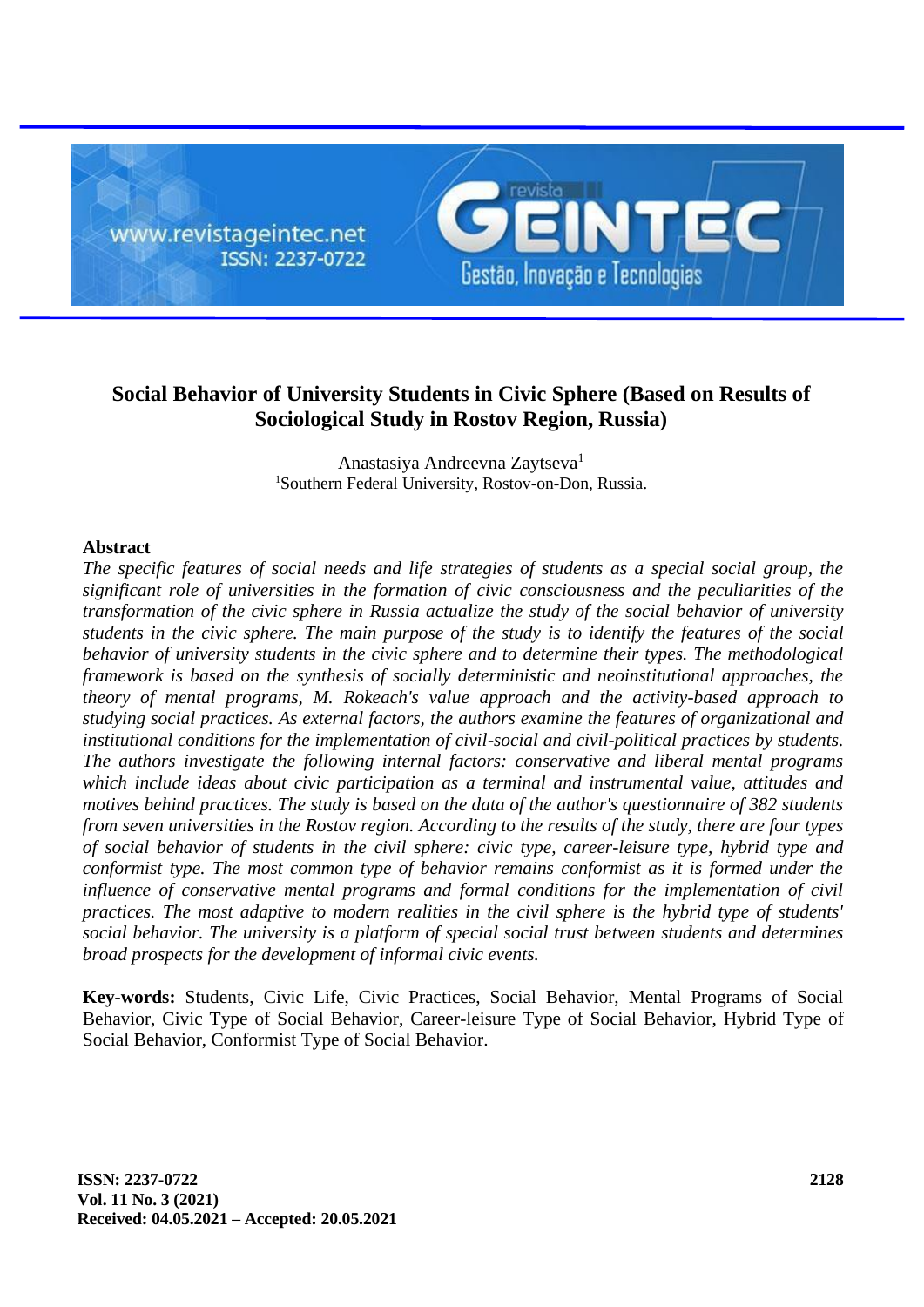#### **1. Introduction**

Higher education students are one of the most active, advanced youth groups involved in civic life. However, Russian society has always had its specific features, where, on the whole, historically one would not participate in public life, pursue political rights, or freely become a volunteer. Nevertheless, today researchers are increasingly writing about the growing importance of civic participation of student youth in Russia in connection with the active support of volunteering and social projects within the framework of state youth policy. Today in Russia there is an increase in the number of students with a responsible type of civic consciousness, although most continue to participate in state-approved practices organized "from above" by the state or universities.

Civic participation of student youth can be explained by various reasons. First, this is due to the need to implement the social needs and life strategies of students, which is confirmed by Russian studies by the Public Opinion Foundation and the Levada Center [1]. Second, the particular relevance of last year's events in Russia: volunteer actions during a pandemic, rallies. Third, the special role of the university not only in education and science but also the influence of the university on the socioeconomic, spiritual and moral state of the country and civil society [2]. Foreign researchers also confirm the high activity of students in protest actions [3].

The specifics of the development of students as a special youth subgroup, the significant role of universities in the formation of citizenship and the features of the transformation of the civil sphere in Russian society actualize the study of new strategies of social behavior of university students in the civil sphere.

#### **2. Literature Review**

The social behavior of students in the civil sphere has already become the object of research by both Russian and foreign scientists. Some researchers consider the students' civic behavior as part of extra-curricular activities or extra-role behavior in comparison with in-role behavior [4] in the educational sphere. Extra-role behavior does not contribute to higher education as such but this behavior makes a social contribution to the educational institution, to the student group, to the student, and involves joining clubs, participating in student government, etc. Foreign authors write about the so-called the Student Volunteer Army (SVA) whose actions are manifested in "spontaneous volunteering" in the form of response to natural disasters and subsequent recovery [5]. In Russian reality, this resembles search-and-rescue organizations such as Liza Alert [6]. There are studies on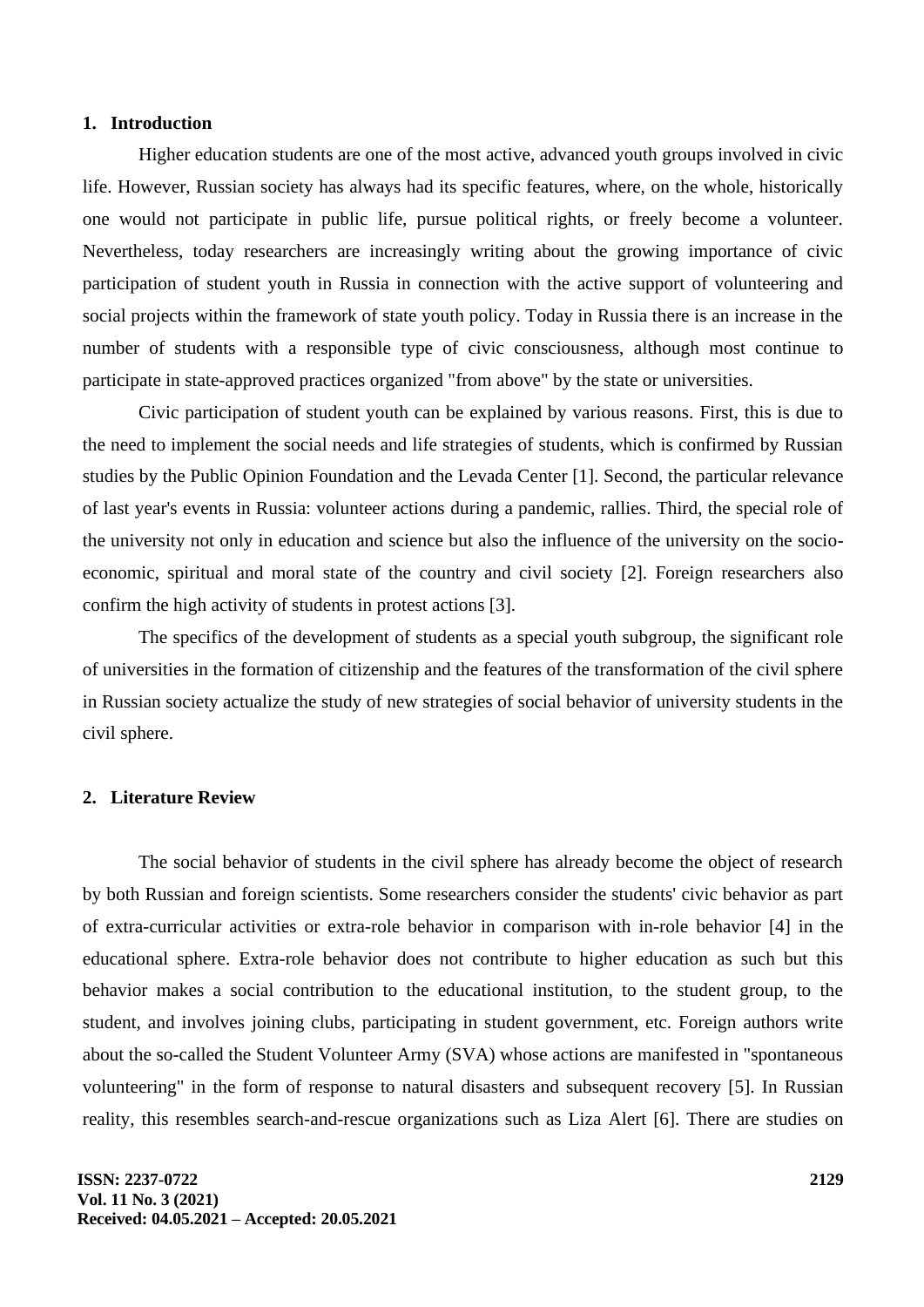specific civic practices in Russian regions. According to a survey by Rostov sociologists, regular student participation remains fairly low. The most interesting spheres of extracurricular participation for young people in the framework of the university are creative clubs, volunteering and selfgovernment bodies. Among the civil practices outside the university students note events dedicated to the Victory in World War II, volunteer actions and festivals [7].

Various factors that influence the social behavior of students in the civil sphere have also been examined in sociological scientific literature. For example, researchers note that the desire to participate in social events decreases with age as one studies at the university [8]. Almost half of the students have an internal readiness to participate in extracurricular student activities but many times fewer actually participate [8]. Some researchers write that the more developed extracurricular activities in specific universities are, the more active students' civic participation is [7, 9]. The authors believe that less activity in social and political actions is more characteristic of those who graduated from technical schools or colleges [10]. The impact of civic socialization on enhancing students' civic engagement is also investigated. The authors discover that in Indonesia, students learn norms within the national discipline "Pancasila", where civic participation of young people is encouraged [11]. Gaining work experience in a social environment can significantly increase young people's political commitment [12]. Moreover, several works confirm the positive influence of organizational citizenship behavior (OCB) of students on further career success [13, 14]. Some researchers emphasize that the use of social networking services(SNS) can contribute to the formation of new social communications for civic participation [12,15,16].

Moreover, the impact of socio-economic status on youth civic consciousness was studied [17]. According to the research results, young people with the lowest family income have the lowest cognitive and behavioral level of citizenship. On the other hand, higher self-esteem, a mature professional outlook, and good relationships with peers are significantly correlated with a higher level of youth civic consciousness.

Researchers have not yet reached a consensus on the influence of socialization agents. Some researchers argue that family, friends, teachers and the environment form a responsible citizen, and political conversations and discussions can positively influence knowledge about citizenship and civic participation [11]. Other scholars argue that, for example, in the civic behavior of Chinese students, there are no significant differences between public and private universities, between women and men, rural and urban youth, students with different family backgrounds. However, students who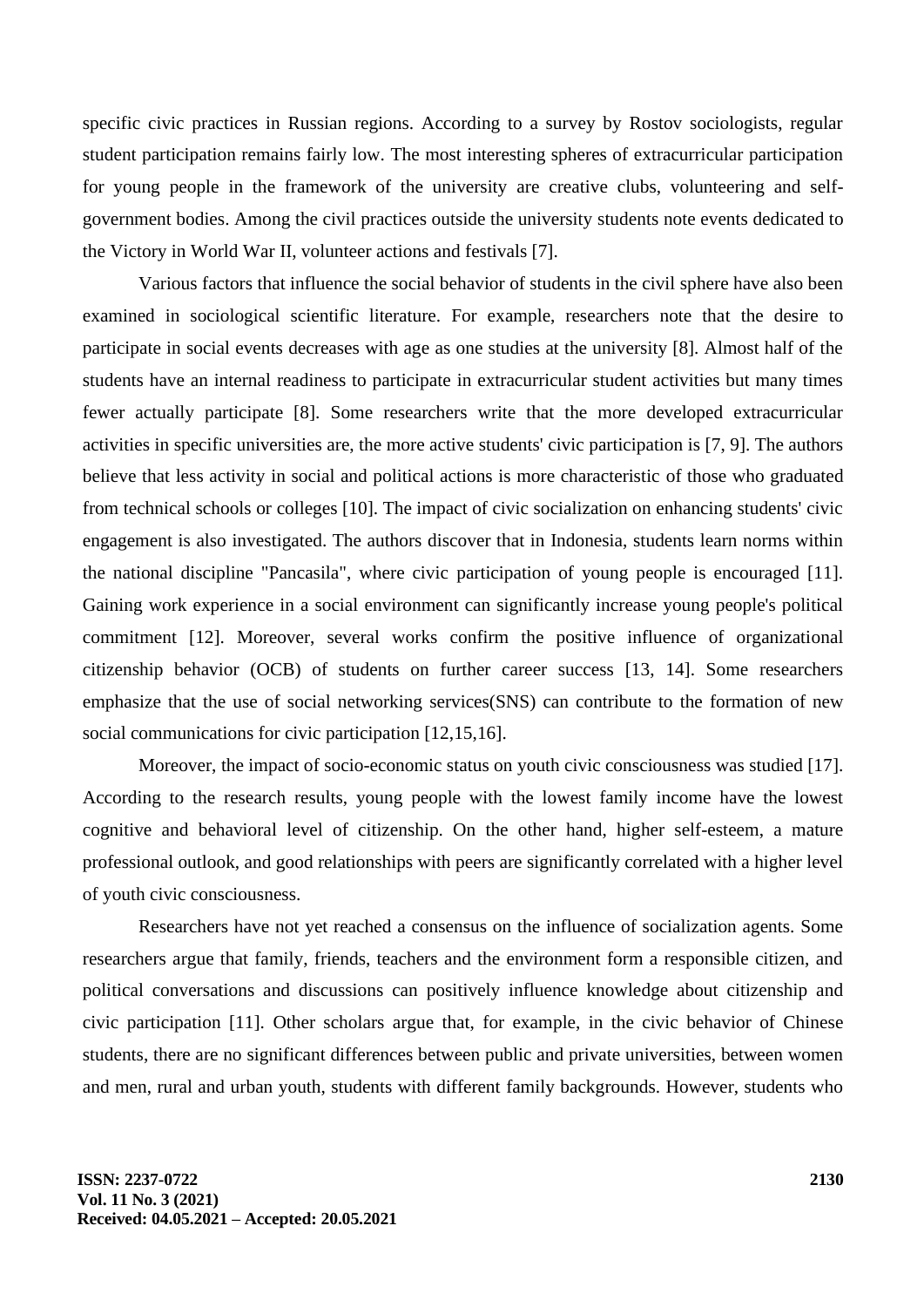study social sciences, as opposed to technical and natural sciences, are better aware of the importance of citizenship and civic participation [18].

Authors studying the involvement of young people in civic participation in the United Kingdom found that despite the efforts of youth government offices, there is a significant degree of alienation and frustration of young people, limited funding and a formal, paternalistic approach [19].

One of the studies reveals the national features of students' attitudes towards citizenship and civic behavior in China [18]. According to the results, most Chinese students have a clear understanding of the concept of civil society, are patriotic and loyal to the state, and also believe that the students should actively participate in activities that benefit their community and society. This is largely determined by the significant influence of traditional Confucian values on civil rights and obligations of citizens – "everybody has an obligation for the well-being under Heaven".

Russian sociologists have constructed models for how students show civicism in Russia: active, engaged and passive [20]. However, these models represent cognitive counterparts of social reality, do not take into account the differentiation of motives of students' social behavior in the civil sphere, and do not consider the special influence of mentality on the features of social behavior in the civil sphere.

Thus, a critical review of the research topic made it possible to understand that certain aspects related to the study of students' social behavior in the civil sphere were considered in Russian and foreign academic literature. However, the social behavior of students in the civil sphere as an integral social reality has not yet been the subject of specialized sociological research. Moreover, the peculiarities of students' mental programs that determine their social behavior of students in the civil sphere in Russia were not identified, the features of civil practices, which makes it possible to determine the types of social behavior, were not considered.

This issue requires the formation of a methodological field of research, which is based on the socially deterministic and neoinstitutional approaches [21,22], the theory of mental programs [23-26], M. Rokeach value approach [27], the activity-based approach in the study of social practices [26]. Although a similar methodological platform has already been used in a sociological study of the social behavior of students in the educational sphere, in the civil sphere, mental programs have a different content: values, attitudes towards civic practices and social practices themselves [28].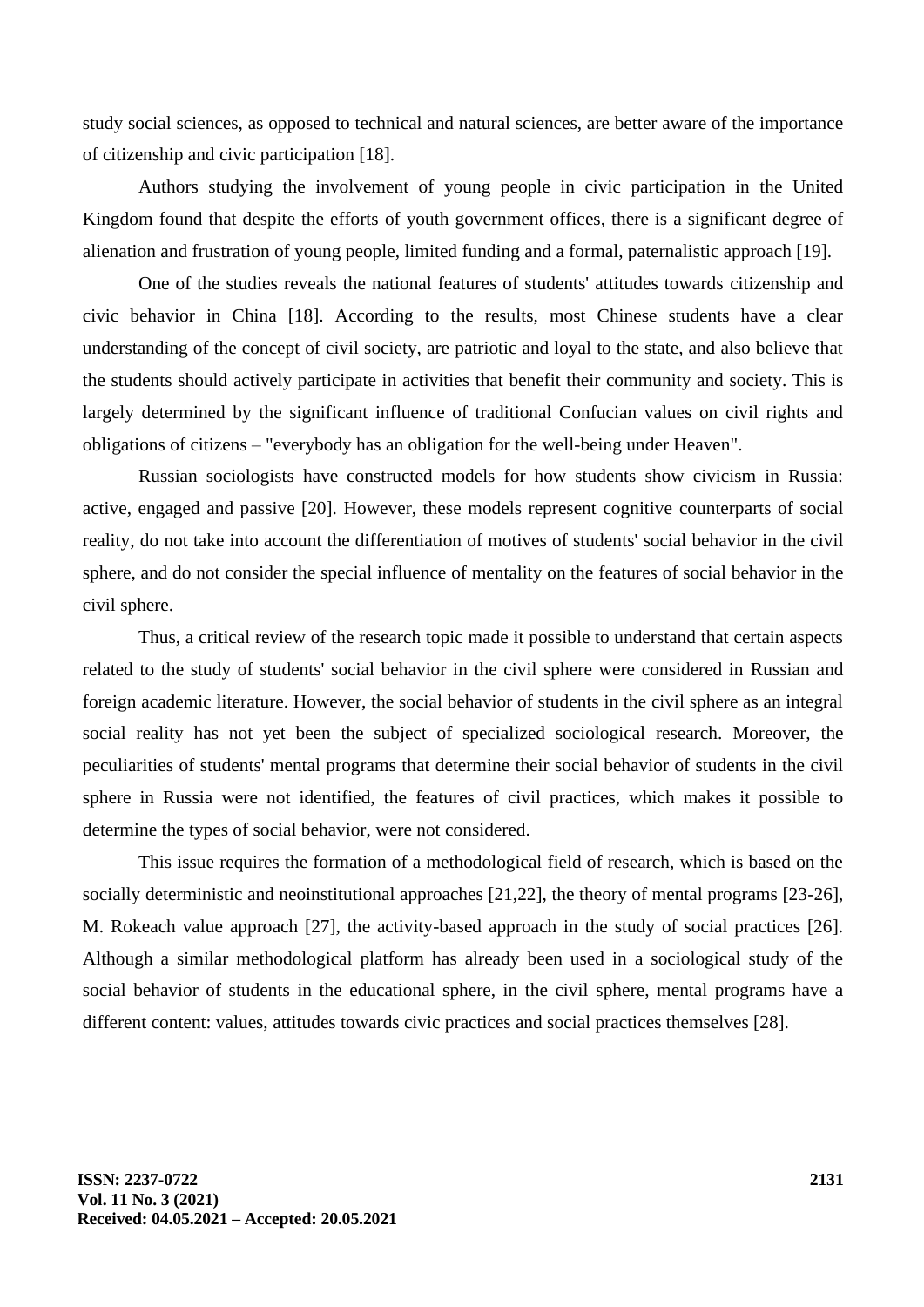#### **3. Methods**

The concept of mental programs proposed by G. Hofstede is an efficient methodological tool for cross-cultural research [23,24]. Nevertheless, the methodological construct of multidisciplinary sociological research into the mental programs of the students' social behavior in the civil sphere is based not only on G. Hofstede's ideas but also on G. Kelly's theory of personal constructs according to which people consciously choose from several possible options the most optimal ones, from their point of view, for behavior in a particular social situation [25]. The theory of personality constructs in the context of modern neoinstitutional concepts [21, 22] makes it possible to identify the features of the reflexive structures of students' mental programs, including values, attitudes, and motives that determine their social behavior in the civil sphere [26]. At the same time, civic participation can be viewed by students, on the one hand, as a terminal value, which is a desire to help people, the city, society, and influence government decisions. On the other hand, students can see civic participation as an instrumental value, within the framework of which participation in specific civic practices becomes the goal of an interesting pastime, building a career, realizing one's abilities and making useful acquaintances [27]. The attitudes in the mental programs of students represent their readiness to carry out conscious social actions in the civil sphere. Motives act as an internal driving force that encourages students to engage in civic activities. Within the framework of modern theories of social practices, the students' social behavior in the civil sphere is a response to the current civil situation in Russian society in the form of participation in civil-social and civil-political practices [29].

The empirical basis of a multidisciplinary sociological study of the students' social behavior in the civil sphere in the Rostov region was the results of the original questionnaire conducted in seven higher educational institutions of the region in January 2020 in the face-to-face format as well as using the capabilities of the online platform Surveymonkey [30]. The representativeness of the research was ensured through the implementation of a multi-stage stratified proportional sampling (the sample consisted of 382 respondents: 60% women and 40% men, 83% Bachelor and Specialist students, and 17% Master students, 83% of students from university main bodies and 17% from branches). The results of this survey, the sociological analysis and interpretation made it possible to identify the values, attitudes and motives of students' mental programs that determine their social behavior in the civil sphere, the features of their civil-political and civil-social practices, as well as highlight various types of social behavior of students in the civil sphere in the region.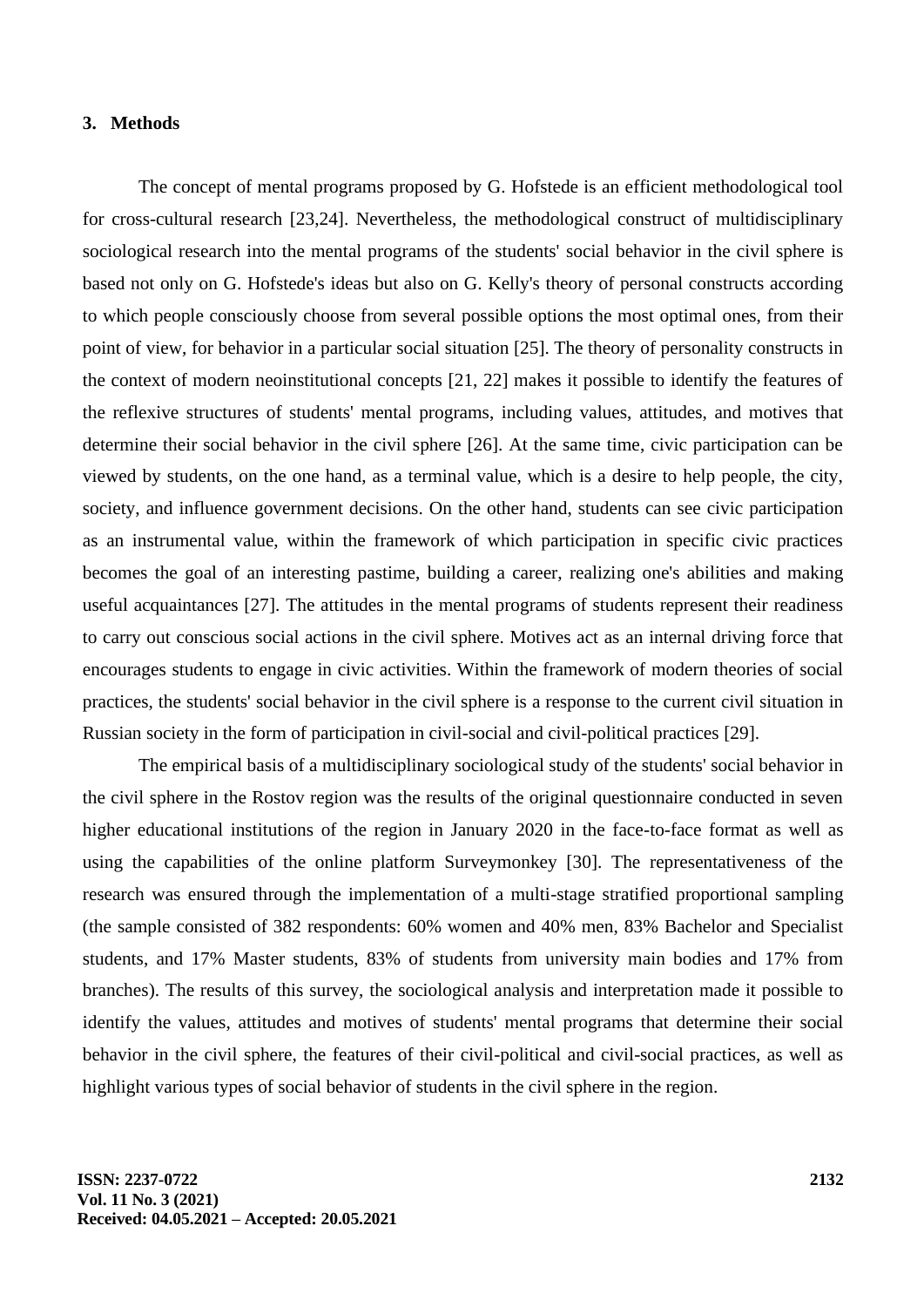#### **4. Results**

The social behavior of university students in the civil sphere is a response to the social situation that has developed in civil society in Russia, which is due to various external and internal factors. External factors are associated with the development of state youth policy, support for volunteering, the spread of formal practices loyal to the state, and the formation of a new institutional environment in the civil sphere of Russian society. Internal factors of students' social behavior are, first of all, their mental programs, which include students' ideas about citizenship, civic participation and its role in the implementation of life strategies.

A review of the results of youth policy efficiency in the Rostov region demonstrates that the conditions for participation in formal civic practices exist both in the region as a whole and in the universities under study. The limitation is that since civic practices are formal, the practices are closely related to power structures and are determined by formal indicators: a limited number of participants, targets, special reporting and low informatization. Therefore, having reached the target indicators, officials do not set themselves the goal of a wider involvement of young people in certain public events. In the universities of the Rostov region, formal civil practices organized by the university administration are also implemented to a greater extent, and informal (volunteer, charitable, environmental) practices organized at the initiative of the students themselves are implemented to a lesser extent.

For the development of civil-political practices of students in the Rostov region, favorable conditions have not yet been created. Students do not strive to participate in political processes, which is due to a low level of trust in political parties, the ritual nature of participation in political elections, and a paternalistic-statist view of power. For most students, compulsory participation by the school or university administration in civil and political practices causes alienation. Even in the case of a desire for legal forms of participation in political processes, participation turns out to be associated with lengthy approvals, lack of interest on the part of city administrations about approving the conditions for holding public events [31].

Although formal conditions for civil practices exist, one must turn to internal factors: values, attitudes of student social behavior. When studying the social behavior of young people in the civil sphere in regional communities in southern Russia, researchers noted that at the turn of the century the mass consciousness of Russians, including young people, was swept by a conservative wave, which made the mental programs of youth social behavior antinomic. Nevertheless, the influence of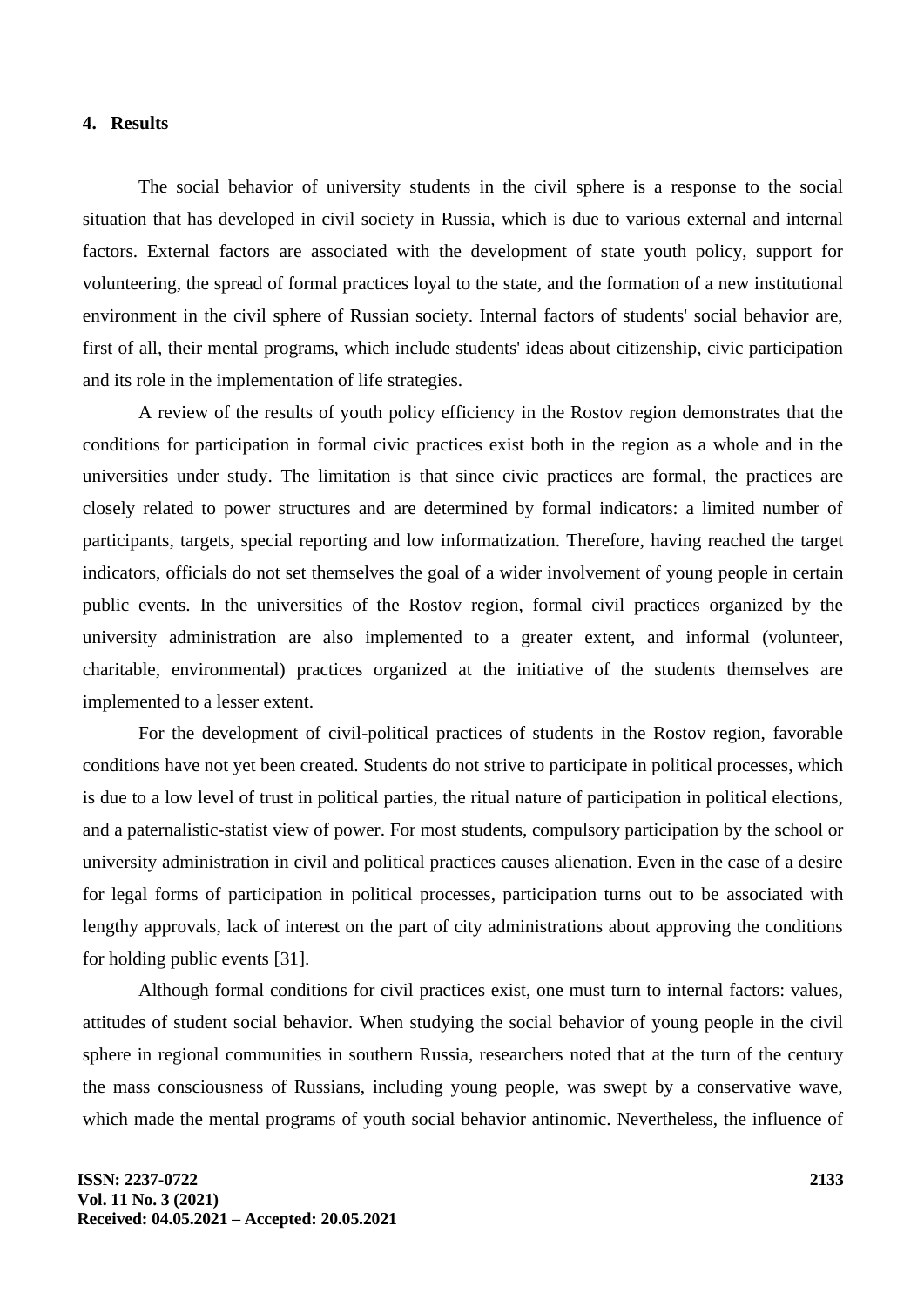the media which broadcasts information about civil society in the West, about the importance of civic participation for achieving civil rights, influencing government decisions, transform the students' perception of civic participation. Thus, two opposite types of mental programs of social behavior in the civil sphere have formed in Russian society: conservative and liberal.

The so-called official type of civic consciousness, faithful and loyal, has developed in the mental program of the conservative type of social behavior in the civil sphere. Citizenship for conservatives as representatives of the paternalistic nature of relations between the state and society reflects only the understanding of their rights as a citizen, the fulfillment of their duties and awareness of the moral obligations of a citizen to the state and society. For young "conservatives", being a citizen of Russia means living in Russia, having a Russian passport, these "conservatives" are not particularly interested in civic organizations and are not ready to participate in their activities, citing lack of time, desire, and lack of faith in the efficiency of joint civic actions. In their opinion, an ordinary citizen cannot influence the state of affairs in the country in any way.

Speaking about the mental program of the liberal type of social behavior in the civil sphere, it is important to note that the program largely includes the activity-based component of citizenship. For liberals, citizenship is primarily a value and a terminal one. Liberals need to participate in solving socially significant economic, social and political tasks for the country, as well as respect for the rights and freedoms of other citizens. For young "liberals", being a citizen of Russia means being socially active, working for the good of society, contributing to its development, and respectfully treating other nationalities. Such students are aware of the existence of civic organizations, are ready to participate in their activities, believe that the development of their region can be influenced through participation in the activities of organizations, public initiatives. Public activity can be both oppositional and pro-government. In the mental program of the liberal type, citizenship is understood either as oppositional, critical, rebellious or as active, competent, moral, manifested in creative social activity.

The results of a sociological study of the mental program structures: the idea of civic participation as a terminal or instrumental value, attitudes towards participation in civic practices, motivations and implementation of civic-social and civic-political practices made it possible to identify four types of social behavior of students in the civic sphere: civic type, career-leisure type, hybrid type and conformist type (Diagram 1).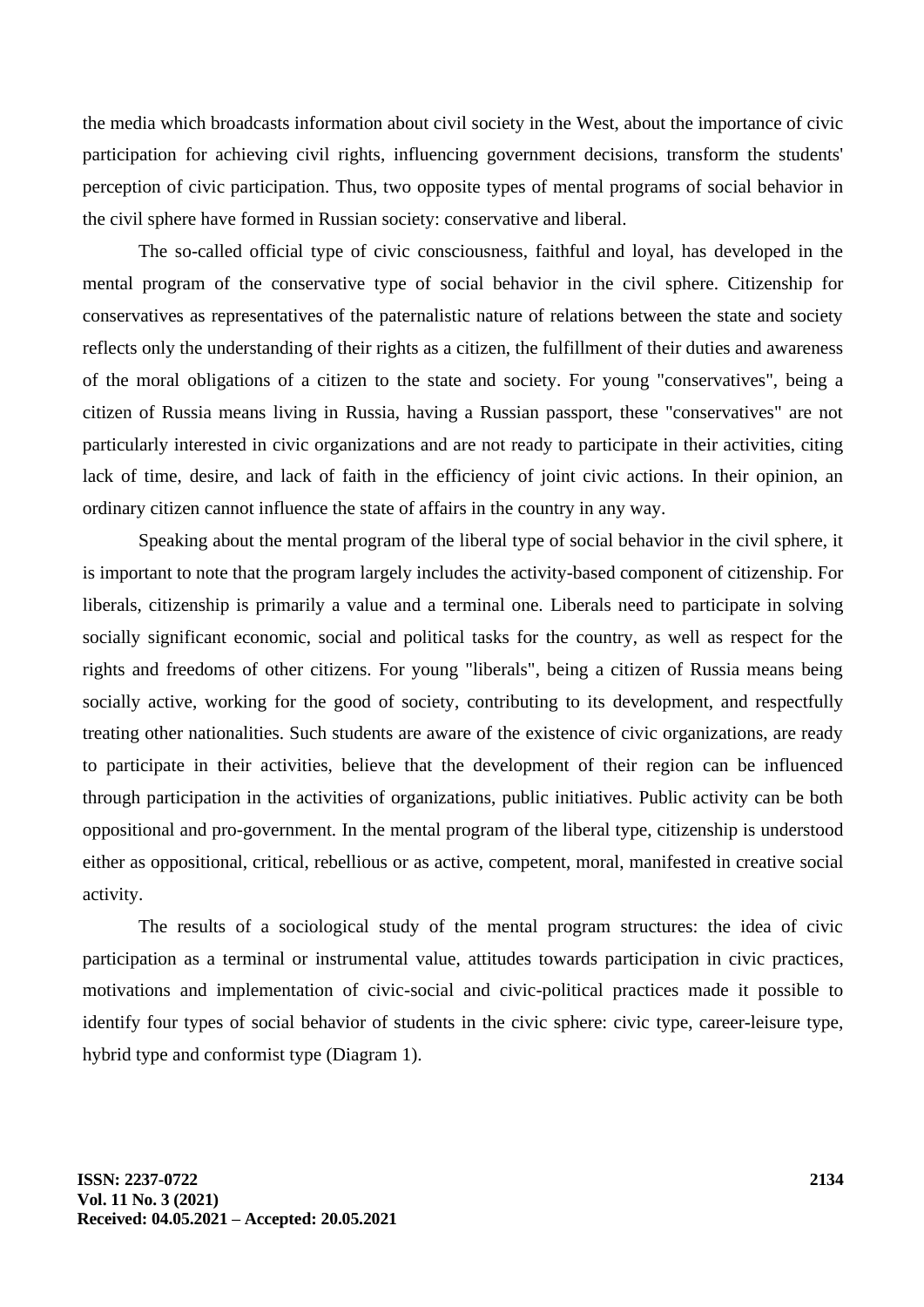

Diagram 1. Shares of distribution by types of social behavior of students at higher educational institutions in the Rostov region in the civil sphere

About 11% of students can be attributed to the civic type of social behavior of students in the civil sphere. The students have liberal-type mental programs. For the students, civic participation is a terminal value that is manifested in the desire to help other people, the city, society, defend their rights and interests, influence government decisions. Although these students are characterized by average attitudes for participation in public initiatives and the activities of public organizations, the students most often continuously take part in civic practices (12% in comparison with career and leisure – 9%, hybrid – 8 %). However, these students who are more inclined to participate in protest actions, which is confirmed by the study of their civic practices – the students participated in political protests more often than others (Diagram 2).



Diagram 2. The distribution of protest attitudes and practices among types of social behavior of students in the civil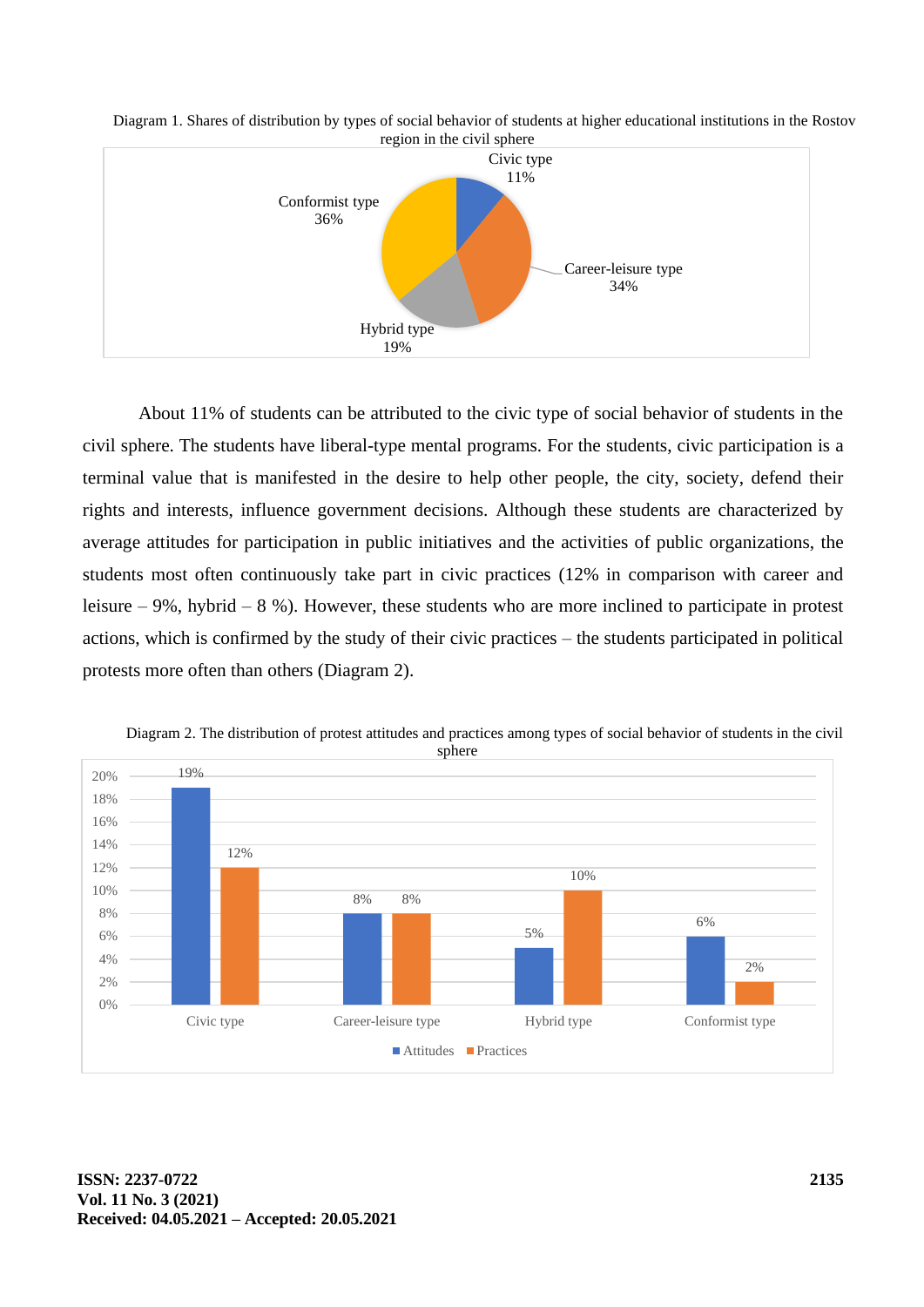Students with a civic type of social behavior have average attitudes towards participation in various events at the university: 17% are ready to take part in environmental events, 31% in volunteer, 26% in charity, 14% in student council events, 21% in the activities of the trade union (Diagram 3.) However, this attitude remains unimplemented in environmental (only 10% had participation experience) and charitable (12% had participation experience) events, which reflects the high demand of students for such civic practices at the university. These students take part in university activities, often for the institution's benefit, striving to help people, the city and society.

The majority of students participating in civil practices  $-34%$  – belong to the career-leisure type of social behavior in the civil sphere. For such students, participation in civic practices is an instrumental value: an opportunity to spend their free time interestingly, meet new people, communicate with friends, fulfill their abilities, and build a career in public and political life. Although these students have higher attitudes towards participation in the activities of public organizations and public initiatives, their participation is varied, only 9% regularly participate in their free time. These students are more likely to be ready to discuss public issues in Internet communities (27%). The motivation for participation in political elections is the desire to support a certain candidate or party, which is associated with the instrumental value of civic participation to build a career.

The determining factor for students of the career and leisure type of social behavior in the civil sphere is time. More often than others, these students indicated that they did not take part in civil and political practices because there was no time. This explains the instrumental value of participation in university and civic practices outside the university with the motivation to spend their free time. That is, when the students have a couple of hours, they will gladly take part in the activities. As for the events within the university, students with a career and leisure type of social behavior are more likely to have an attitude towards the activities of the student council and the trade union of the university, which they later implement (Diagram 3). Such students more often than others indicated the motivation for receiving a high scholarship for participating in extracurricular activities at universities.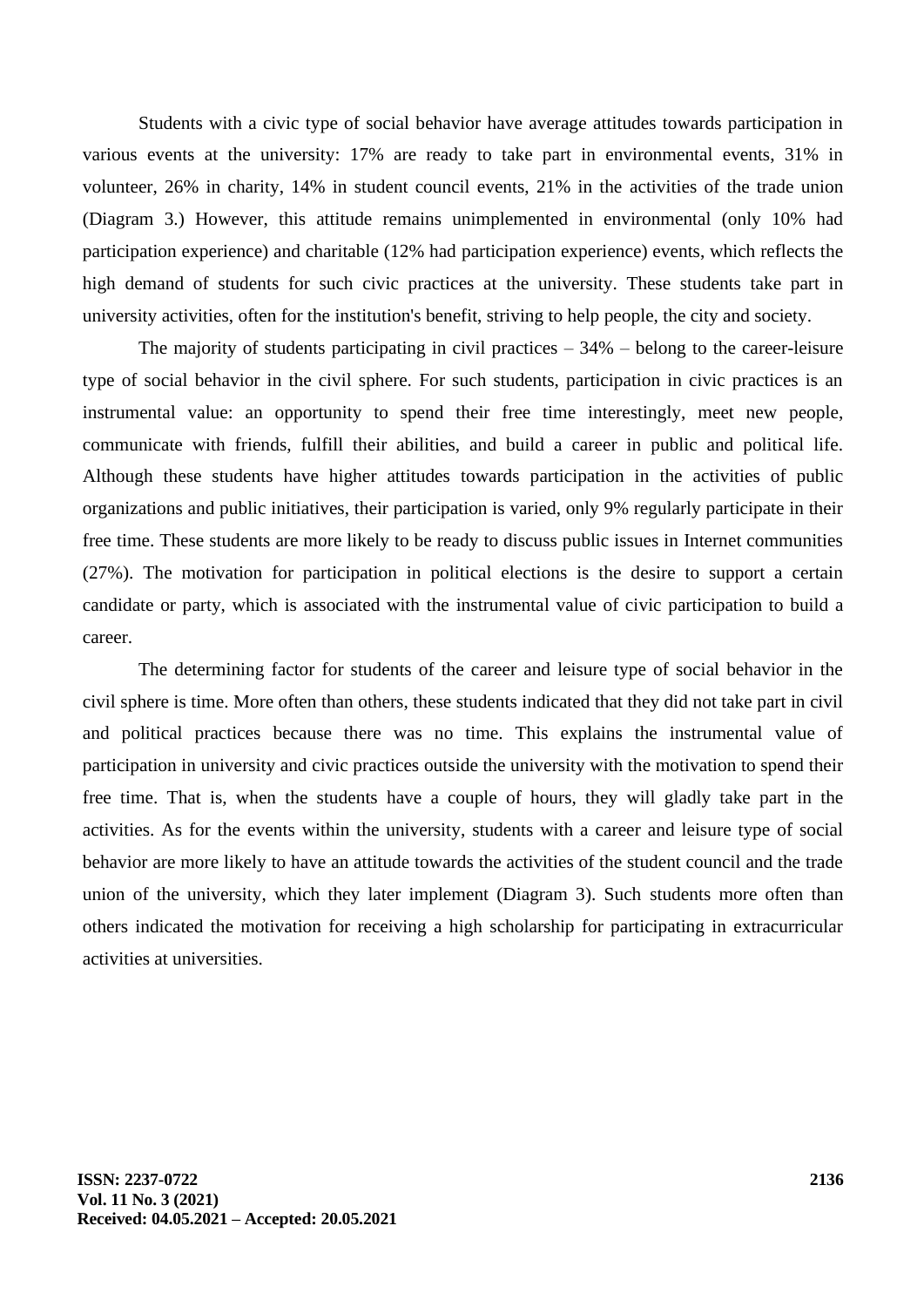

Diagram 3. Attitudes to participation in civic practices at university by type of student social behavior

As a result of sociological analysis of the empirical results, a hybrid type of social behavior of students in the civil sphere was identified, which included about 19% of students. The type is hybrid because it is a synthesis of civil and career-leisure characteristics. For these students, civic participation is both a terminal and an instrumental value: the students strive to help people, the city, society, and just spend their free time, communicate, and even build a career in public and political life. It is these students who have the highest attitude towards active participation in civic practices of both political and non-political nature: the activities of political (23%) and public organizations (58%), public initiatives (64%) (Diagram 4).



Diagram 4. Attitudes for participation in civil organizations by type of social behavior of students

**ISSN: 2237-0722 Vol. 11 No. 3 (2021) Received: 04.05.2021 – Accepted: 20.05.2021**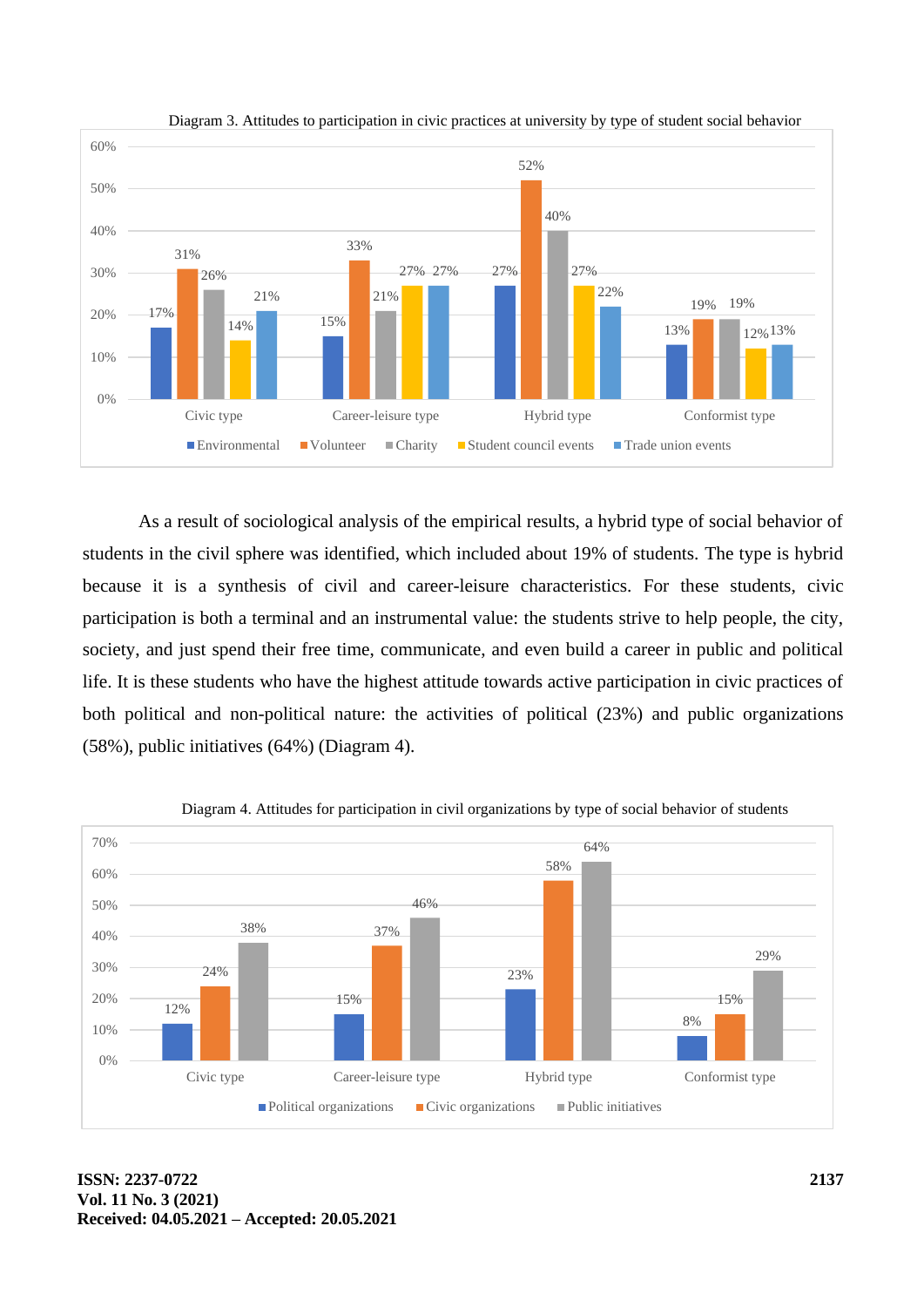High attitudes are manifested in high participation rates, although not permanently. For example, when it comes to university events, students with a hybrid type of social behavior are ready to take part and participate in environmental events (27%), and in volunteer (52%) and charitable (40%) events (Diagram 3.) Such students can often be found at civic events outside the university: at large volunteer events (Victory Volunteers, World Cup) (29%), at charity events to help the elderly, disabled people (44%), collecting material assistance for the poor (32%) as well as city volunteer clean-ups and environmental events (60%). In addition, students with a hybrid type of behavior are more likely than others to participate in demonstrations and processions (26%). Such students more often than others have experience in organizing events within the university (33%).

There are more students with a conformist type of social behavior in the civil sphere – 36%. This is because a clear understanding of the expediency and significance of civic participation has not yet developed in Russian society. Most students with a conformist type of social behavior have a conservative type of mental program of social behavior. The feature is that civic participation for them is neither a terminal nor an instrumental value. Students with this type of social behavior in the civil sphere have practically no attitudes towards civic participation: these students are rarely interested in the activities of public organizations or public initiatives. The only way the students can be active is through online practices: discussing issues in Internet communities, signing a petition. All modern youth are included in the virtual space, so their activity is understandable, at least on the Internet.

A small share of these students has ever taken part in civic-political or civic-social practices, rather ritually or compulsorily. For example, these students take part in political elections not to vote for a particular candidate or political party but rather to fulfill their civic duty (14% versus 25%). However, mostly the students do not take part in civil and political practices because they are not interested in politics at all. Among students with a conformist type of social behavior, there are students for whom civic participation was previously a value but now other life circumstances or plans have become dominant.

The particular significance of the university as a platform for the formation of civic engagement and participation is manifested in the study of attitudes towards university activities, even among students with a conformist type of social behavior. For example, 13% of such students would take part in environmental practices, 19% in volunteer and charitable activities, 12% and 13% in events of the student council and the university trade union (Diagram 3).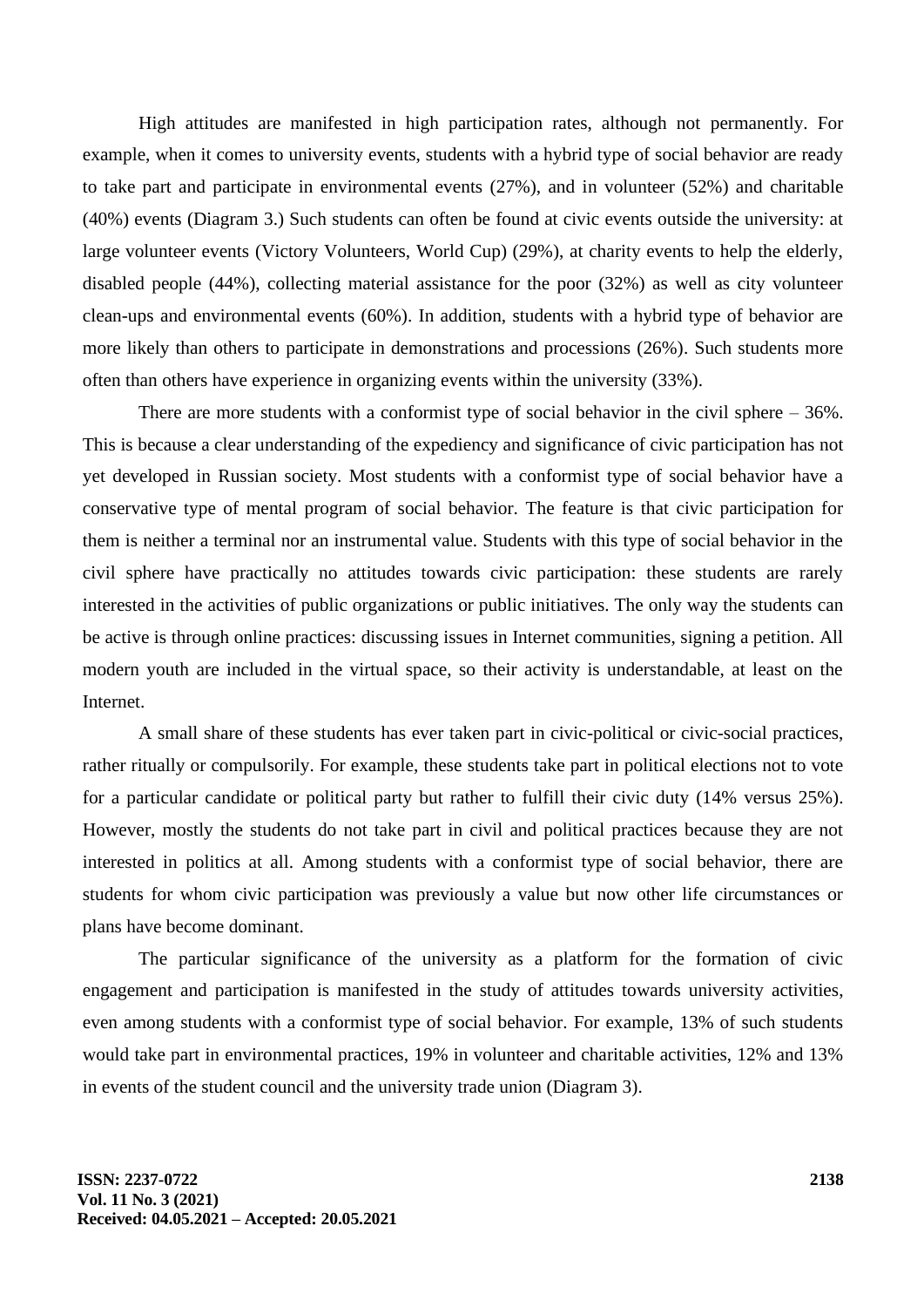The main reason for the refusal to participate in civic practices of students with a conformist type of social behavior is the lack of time – 51%, lack of desire – 49%, 17% do not know where and how to take part. About 23% do not believe in the efficiency of events, do not trust public organizations and people who organize events (Diagram 5.)



Diagram 5. Reasons for refusing to participate? in civil practices among students with the conformist type of social behavior

Speaking of the socio-demographic aspects of the types of students' social behavior in the civil sphere, the civil and hybrid types are more common among young women, since the latter are more inclined to help their loved ones, participate in charity. Young men are more often conformists who are skeptical about civic initiatives. Students from rural areas are often instrumental in civic practices: want to spend their free time, communicate, and sometimes make a career in public and political life. Freshmen are more likely to either have hybrid values and take part in civic practices to show civic stance and achieve personal goals or do not participate at all. The most permanent participants in civic practices are those students who assess their financial situation as rather good, which corresponds to the criterion of the middle class, which is also typical for Western society.

## **5. Discussion**

Thus, the civil sphere in Russia remains quite formalized, where civil events are implemented at the initiative of committees on youth policy, relevant government agencies, and university administrations. However, the very concept of civil society should more reflect the independence of its actors, self-organization, and informal character.

The results of a sociological study of the social behavior of university students in the Rostov region show that the most common type of social behavior remains conformist. This type is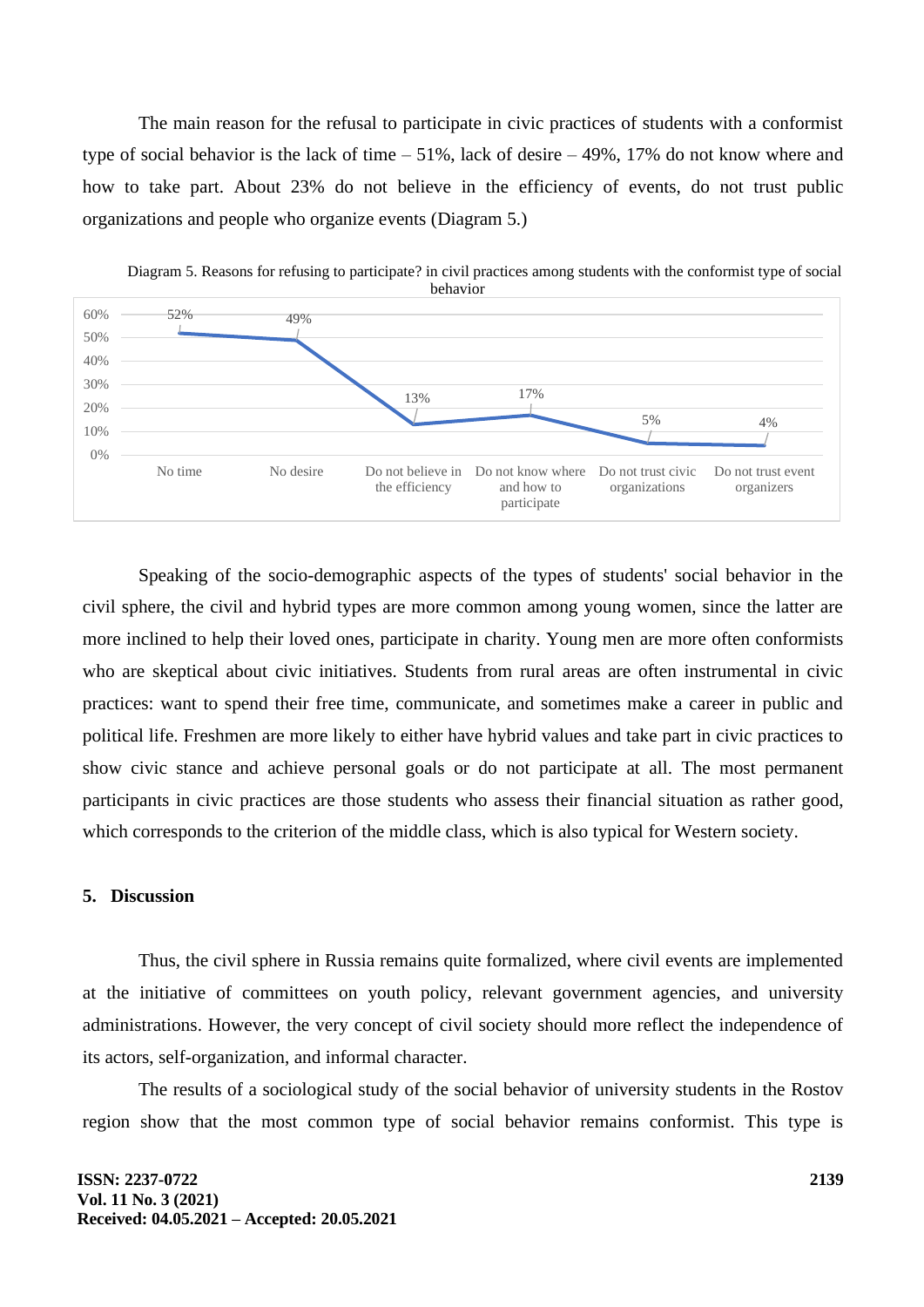characterized by passivity in the civic sphere, the lack of desire and time for students to take part in civic practices. This type of social behavior was formed, on the one hand, under the influence of conservative mental structures prevalent in Russian society, where it is not customary to take part in public issues, influence government decision-making. On the other hand, such behavior was fostered in formalized conditions for the implementation of civic practices, where state bodies responsible for working with youth involve a minimal part of students in formal civic activities.

However, it must be emphasized that more than half of the students have an attitude of readiness to participate in civil-social and civil-political practices. Thus, we note the strong influence of liberal ideas about civic participation on student youth. Moreover, in each of the types of students' social behavior in the civil sphere, civic participation is both a terminal value and an instrumental value associated with the corresponding motivation. For only 11%, civic participation is a terminal value: a desire to help the city, society, and influence government decisions. Such students belong to the civic type of social behavior and are serious about participating in civic practices, including demonstrating protest attitudes.

Among a more significant part of students, instrumental ideas about civic participation are widespread, manifested in the desire to spend their free time interestingly, communicate with friends, fulfill their abilities and build a career. Such tendencies, on the one hand, determine the semantic transformations of the understanding of civic consciousness and its instrumentalization in Russian society. On the other hand, the tendencies represent an efficient mechanism for involving students in the civic sphere: holding interesting events in which students can fulfill their needs, creating platforms for youth communication and spending free time, as well as such civic practices in which the students can fulfill their abilities.

The most adaptive to modern Russian realities is the hybrid type of social behavior of students in the civil sphere, which includes one-fifth of the student community. The students realize that civic participation for them is both high moral values associated with helping people and society, and sometimes just communication or spending free time. The flexibility and breadth of motivational differences form their higher attitudes towards participation in the activities of public organizations and the implementation of public initiatives. As a result, these students are more likely than others to participate in a larger number of civil-social and civil-political practices. It is students with a hybrid type of social behavior who are more likely to have experience in organizing informal civil practices outside the university.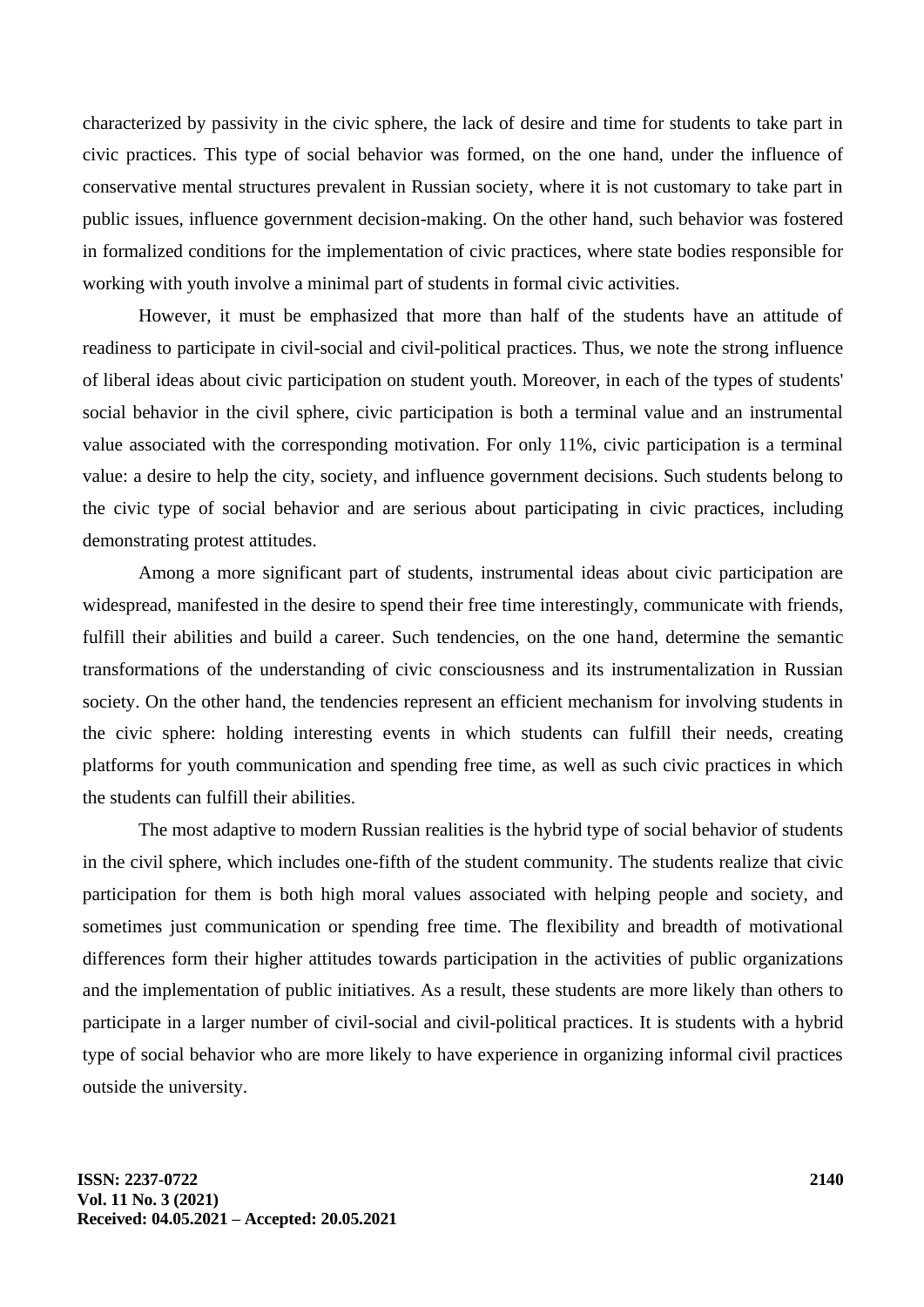We see that student youth represents a prospect for the formation of civil society in Russia. However, the implementation of formal practices by youth committees is not a key mechanism for involving students in solving social problems. The university is rather a special platform for social trust between young people, and the creation of conditions for the independent organization of civil environmental, volunteer, charitable initiatives will stimulate the students' activity and their awareness of their own importance for society. These conditions can be manifested in additional funding of social projects and student initiatives, the allocation of special zones for conducting civil practices such as co-working spaces, moral approval from the university administration and teachers of the involvement of students in the civic sphere.

#### **6. Conclusion**

The main goal of the study, which was to find out the characteristics of the social behavior of university students in the civil sphere, was achieved. According to the results obtained in the survey of students of the Rostov region, four types of social behavior of students in the civil sphere are distinguished: civic type, career-leisure type, hybrid type and conformist type. The analysis of the results allowed one to conclude that the most common type is the conformist type of social behavior which was formed under the influence of conservative structures of mental programs, as well as organizational and institutional conditions in the civil sphere. However, more than half of the students are willing to participate in civic practices, although the students have both terminal and instrumental values.

Comparative studies with other regions of Russia seem promising due to the specific features of Russia's multinational development and the varying degrees of influence of conservative and liberal structures of mental programs on the social behavior of students. The results of the study may be interesting from the point of view of a new methodological perspective, as well as for sociologists studying the issues of social behavior of students and managers, developing a strategy for extracurricular activities in universities and state youth policy.

#### **Acknowledgments**

The reported study was funded by the RFBR, project number 19-311-90090.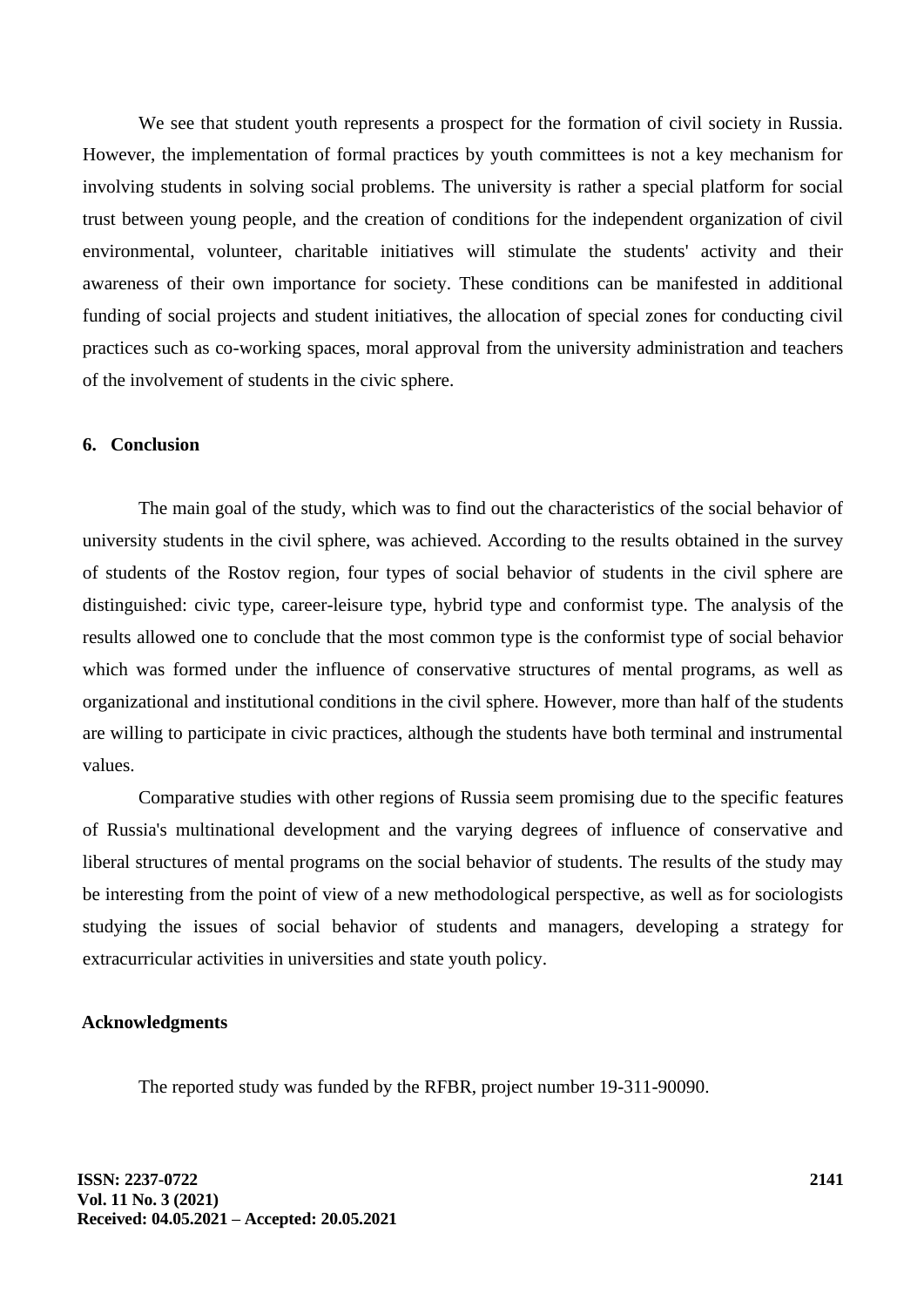# **References**

E.V. Bogomolova E.G. Galitskaya, I.I. Ivanova, Yu.A. Kot, E.S. Civic participation in Russian society. Based on the findings of the project by the Public Opinion Foundation.

Civic activism of the Russian youth. An analytical report // The Levada Center official website. Digital source: https://www.levada.ru/2020/10/01/grazhdanskij-aktivizm-rossijskoj-molodezhi/ (Date of access 23.12.2020)

Three missions of the university: education, science, society / Edited by V.A. Sadovnichiy et al. Moskva: MAKS Press, 2019. 440 p.

T. Burean, G. Badescu Voices of discontent: Student protest participation in Romania // Communist and Post-Communist Studies. Volume 47. Issues 3–4. 2014. pp. 385-397.

C.J. LeBlanc Characteristics shaping college student organizational citizenship behavior // American Journal of Business Education. №7 (2). 2014. pp. 99-108.

S. Nissen, S. Carlton, J.H.K. Wong, S. Johnson 'Spontaneous' volunteers? Factors enabling the Student Volunteer Army mobilisation following the Canterbury earthquakes, 2010–2011 // International Journal of Disaster Risk Reduction. Volume 53. 2021.

Official website of the search-and-rescue organization "Liza Alert". Digital source URL: https://lizaalert.org/ (Date of access 05.03.2021)

O.S. Mosienko, L.A. Shtompel, Yu.E. Zavgorodnyaya, A.V. Student self-government in the modern Russian university: development trends // Vlast. 2017. №11. pp. 61–69.

A.S. Magranov, A.V. Ponedelkov, V.I. Student social and political activity at Rostov region universities // Vlast. 2017. № 6. pp. 24–32.

A.S. Magranov, Social and political activity of student youth // Russian student youth: civil position and sociocultural preferences (on the materials of interregional sociological studies: a monograph. Rostov-na-Donu; Taganrog: Izdatelstvo YuFU, 2018. 220 p.;

V.I. Filonenko, O.S. Mosienko, A.S. The role of school in the formation of civic activity of the student youth in Don region universities // Vlast. 2019. Vol. 27. № 1. pp. 96–103.

M. Saud Civic engagement, youth socialisation and participation in public spheres in Indonesia // Children and Youth Services Review. Volume 119. 2020

Ö.B. Yoldaş Civic Education and Learning Democracy: Their Importance for Political Participation of Young People // Procedia Social and Behavioral Sciences. Volume 174. 2015. pp. 544-549. (p. 548)

B.J. Allison, R.S. Voss, S. Dryer Student classroom and career success: The role of organizational citizenship behavior // The Journal of Education for Business, 76 (5) (2001), pp. 282-288;

J.S. Gore, T. Davis, G. Spaeth, A. Bauer, J.M. Loveland, J.K. Palmer Subjective well-being predictors of academic citizenship behavior // Psychological Studies. №59(3). 2014. pp. 299-308

Y. Kim, H. Khang Revisiting civic voluntarism predictors of college students' political participation in the context of social media // Computers in Human Behavior. Volume 36. 2014. pp. 114-121;

Z. Zhong Civic engagement among educated Chinese youth: The role of SNS (Social Networking Services), bonding and bridging social capital // Computers & Education. Volume 75. 2014. pp 263- 273.